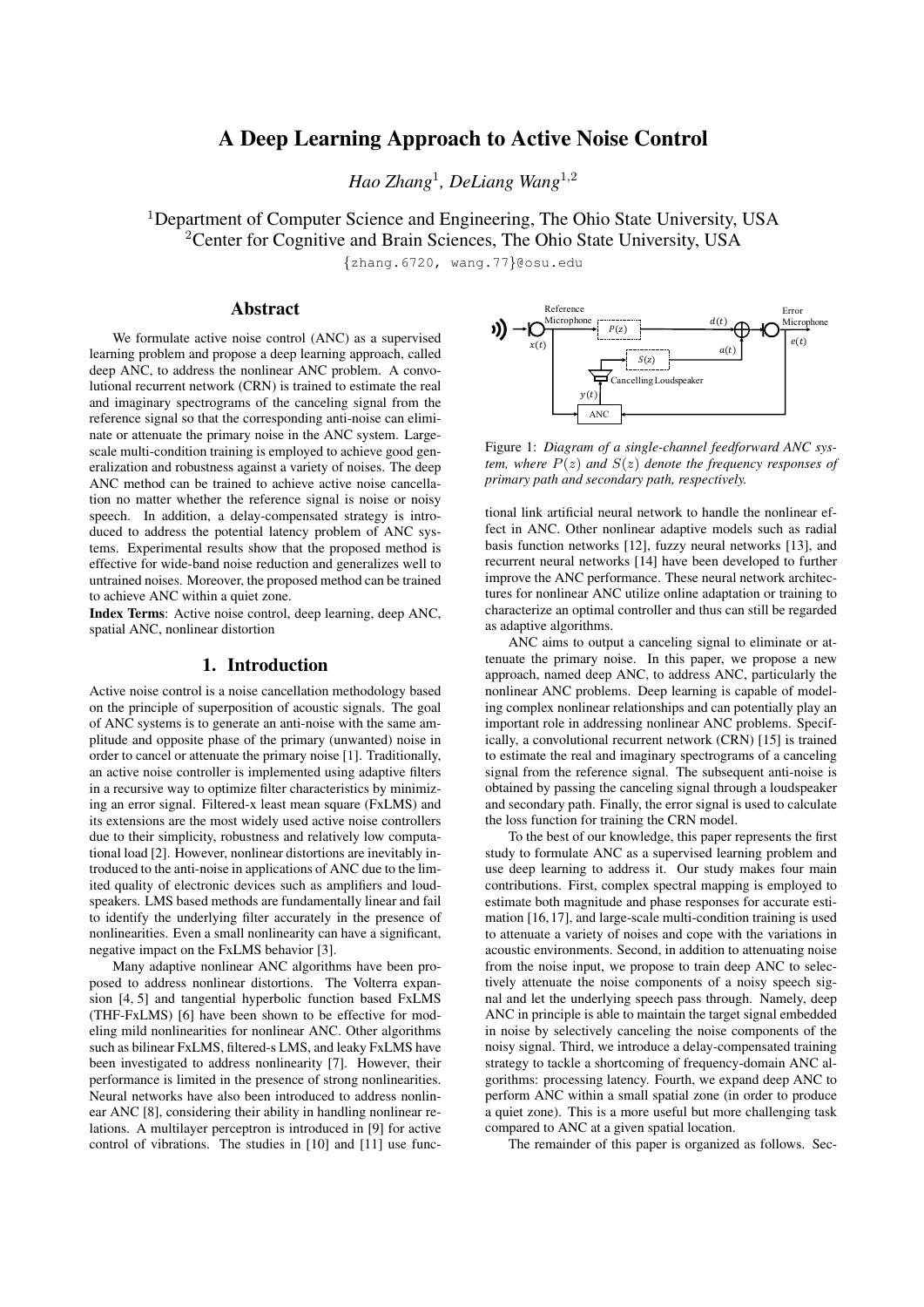

Figure 2: *Diagram of (a) the deep ANC approach, and (b) CRN based deep ANC.*

tion II presents the deep ANC approach. Evaluation metrics and experimental results are shown in Section III. Section IV concludes the paper.

# 2. Deep ANC

### 2.1. Signal model

A typical feedforward ANC system is shown in Figure 1, and it consists of a reference microphone, a canceling loudspeaker, and an error microphone. The reference signal  $x(t)$  is picked up by a reference microphone. The canceling signal  $y(t)$  generated by the ANC is passed through the canceling loudspeaker and the secondary path to get the anti-noise  $a(t)$ . The corresponding error signal sensed by the error microphone is defined as:

$$
e(t) = d(t) - a(t)
$$
  
=  $p(t) * x(t) - s(t) * f_{LS}\{w^T(t)x(t)\}\$  (1)

where  $t$  is the time index,  $d(t)$  is the primary signal received at the error microphone,  $w(t)$  represents the active noise controller,  $f_{LS}$   $\{\cdot\}$  denotes the transfer function of the loudspeaker,  $*$  denotes linear convolution, and the superscript  $T$  means transpose. Furthermore,  $p(t)$  and  $s(t)$  denote the impulse responses of the primary and secondary path, respectively.

Adaptive algorithms alleviate the effect of the secondary path by filtering the reference signal with an estimate of the secondary path  $\hat{S}(z)$  before feeding it to the controller [18]. The secondary path is usually estimated during an initial stage with separate procedures and the performance of ANC methods depends largely on the accuracy of  $\hat{S}(z)$  estimation.

#### 2.2. Deep learning for active noise control

Different from traditional ANC methods that need to estimate the secondary path and active noise controller individually, deep ANC uses supervised learning and trains a deep neural network to directly approximate an active noise controller to minimize the error signal under different situations. The diagram of deep ANC is shown in Figure 2(a). The overall approach is to estimate a canceling signal from the reference signal so that the corresponding anti-noise attenuates the primary noise. In the proposed method, we use reference signal as the input and set the ideal anti-noise as the training target. To achieve complete noise cancellation, the ideal anti-noise should be the same as the primary noise. During training, the output of deep ANC is passed through the loudspeaker and the secondary path to generate the anti-noise. The loss function calculated from the error signal is used for training the model.

Formulating ANC as a supervised learning problem is nontrivial. There are two conceptual obstacles to such a formulation. First, it is not straightforward to define what the training target should be for a deep neural network (DNN). Although the ideal canceling signal for attenuating a primary noise is known, it cannot be used directly as the desired output of the DNN due to the existence of the loudspeaker and the secondary path (see Figure 2). Second, the primary and secondary paths can be time-varying and the transfer function that the DNN needs to approximate can be different for different acoustic conditions. This seems to imply that a supervised learning model needs to predict a one-to-many mapping, an impossible job. These obstacles may explain why ANC has not been approached from the deep learning standpoint. However, as detailed in the next section, we have access to the ideal anti-noise to supervise DNN training, and the DNN can be trained to estimate, for a given input, some average of the different outputs for different scenarios. With these observations, ANC can be formulated as a deep learning task.

### 2.3. Feature extraction and training target

The reference signal  $x(t)$  is sampled at 16 kHz and divided into 20-ms frames with a 10-ms overlap between consecutive frames. Then a 320-point short time Fourier transform (STFT) is applied to each time frame to produce the real and imaginary spectrograms of  $x(t)$ , which are denoted as  $X_r(m, c)$  and  $X_i(m, c)$ , respectively, within a T-F unit at time m and frequency c. The proposed CRN based deep ANC takes  $X_r(m, c)$ and  $X_i(m, c)$  as input features for complex spectral mapping.

To attenuate the primary noise at the error microphone, the ideal anti-noise (the primary noise) is used as the training target. The CRN is trained to output the real and imaginary spectrograms of the canceling signal  $Y_r(m, c)$  and  $Y_i(m, c)$ . Which are sent to the inverse Fourier transform to derive a waveform signal  $y(t)$ . The anti-noise is then generated by passing the canceling signal through the loudspeaker and secondary path.

#### 2.4. Two training strategies and their loss functions

Deep ANC can be trained to achieve noise cancellation no matter whether the reference signal is noise or noisy speech by using proper training data and loss functions. Two training strategies are introduced for the deep ANC in this study:

**Deep ANC trained with noise:** We use noise signal  $n(t)$ as the reference signal and train the deep ANC to attenuate the primary noise. The loss function is defined as:

$$
Loss1 = \left[\sum_{n=1}^{L} e^2(t)\right] / L \tag{2}
$$

where L is the length of the signal,  $e(t)$  is defined in (1). The model trained this way aims to cancel any signals received at the reference microphone and create a relatively silent surrounding.

Deep ANC trained with noisy speech: The deep ANC is trained to cancel surrounding noise while still catching speech signal. The reference signal used to train the deep ANC system is a mixture of noise  $n(t)$  and speech  $v(t)$ , and the corresponding primary signal  $d(t)$  is

$$
d(t) = p(t) * [v(t) + n(t)]
$$
  
=  $p(t) * v(t) + p(t) * n(t)$  (3)

where  $p(t) * n(t)$  and  $p(t) * v(t)$  are, respectively, the noise and speech components of the primary signal. In order to attenuate only noise components and let speech pass through, the training target should be set to the noise components and the ideal error signal is equivalent to  $p(t) * v(t)$ . The loss function is defined as:

$$
Loss2 = {\sum_{n=1}^{L} [e(t) - p(t) * v(t)]^{2}} / L
$$
 (4)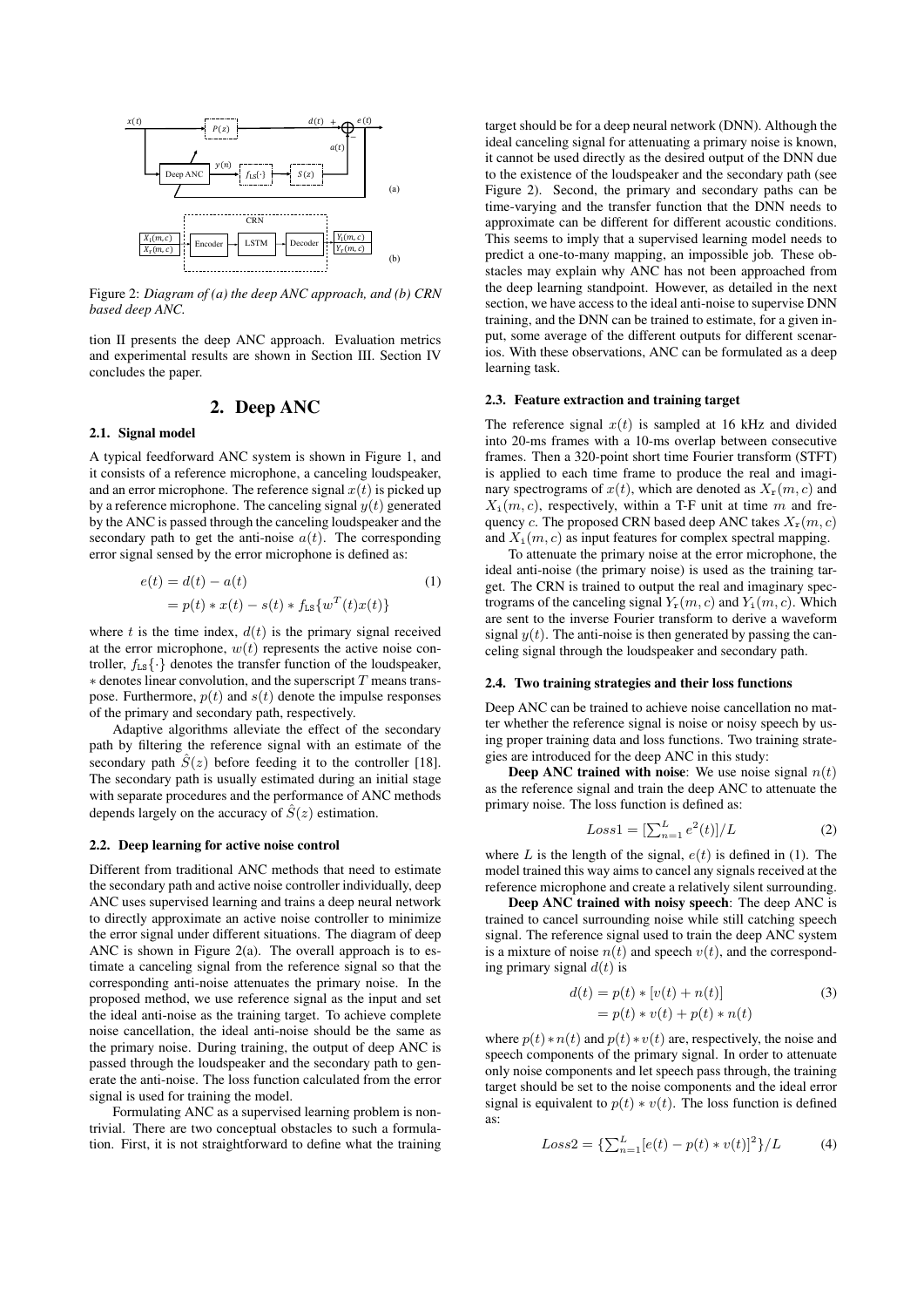

Figure 3: *Diagram of the delay-compensated strategy.*

### 2.5. Learning machine

The proposed deep ANC employs CRN for complex spectral mapping, as is shown in Figure 2(b). The CRN is an encoderdecoder architecture, where the encoder and decoder comprise five convolutional layers and five deconvolutional layers, respectively. Between them is a two-layer LSTM with a group strategy [19], where the group number is set to 2. A detailed description of the CRN architecture is provided in [15, 20]. We employ exponential linear units (ELUs) [21] in all convolutional and deconvolutional layers except the output layer. Linear activation is used in the output layer for spectrogram estimation. The model is trained using the AMSGrad optimizer [22] with a learning rate of 0.001 for 30 epochs.

#### 2.6. Delay-compensated training

The proposed approach uses real and imaginary spectrograms as inputs and outputs and it can be regarded as a frequencydomain ANC algorithm. However, the frequency-domain ANC algorithms usually cause a time delay between the input and output of ANC [23].

A delay-compensated training strategy is proposed for the deep ANC as an alternative to address this problem. The main idea is to train a model to predict the canceling signal a few frames in advance. A diagram of this strategy is shown in Figure 3, where  $N$  denotes the total number of frames in an input signal, M denotes the number of frames we want to predict in advance. Specifically, the input signal is first revised by padding  $M$  frames of zeros in the front. Then a cut of  $N$  frames from the  $\;$ revised input is used as the new input signal to train the model. Since the target signal is kept unchanged, it is equivalent to use the input signal to predict  $M$  future frames of the target. In our experiments, the input signal is windowed into 20-ms frames with 10-ms frame shift. Using the delay-compensated training can save  $10 \times M$  ms for the system.

# 3. Experimental results

### 3.1. Performance metrics

Performance of the proposed method is evaluated in terms of normalized mean square error (NMSE), short-time objective intelligibility (STOI) [24] and perceptual evaluation of speech quality (PESQ) [25]. NMSE is defined as:

$$
\text{NMSE} = 10 \log_{10} \left[ \sum_{n=1}^{L} e^2(t) / \sum_{n=1}^{L} d^2(t) \right] \tag{5}
$$

The value of NMSE is usually below zero and a lower value indicates better noise attenuation. STOI and PESQ are obtained by comparing the error signal  $e(t)$  with the speech component of the primary signal,  $p(t) * v(t)$ . A higher score indicates better intelligibility and quality.

#### 3.2. Experiment setting

To train a noise-independent model, we use 10000 noises from a sound-effect library (http://www.sound-ideas.com) to create the training set [26]. Engine noise, factory noise and babble noise from NOISEX-92 dataset [27] are used for testing. These testing noises are unseen during training and they are used to evaluate the generalization ability of the proposed method.

The physical structure of an ANC system is usually modeled as a rectangular enclosure to show the effectiveness of ANC systems for noise canceling [28–30]. In our experiments, we simulate a rectangular enclosure of size 3 m  $\times$  4 m  $\times$  2 m and use the image method [31] to generate impulse responses (IRs) of primary and secondary paths. The reference microphone is located at the position (1.5, 1, 1) m, the canceling loudspeaker is located at the position (1.5, 2.5, 1) m and the error microphone is located at the position (1.5, 3, 1) m. Five reverberation times (T60s) 0.15 s, 0.175 s, 0.2 s, 0.225 s, 0.25 s are used for generating the IRs and the length of the them is set to 512. The IRs with reverberation time 0.2 s are used for testing.

Saturation effects produced by the loudspeakers are the most important nonlinearity in ANC systems [3, 32]. In the related studies of nonlinear ANC, the loudspeaker saturation is represented by the scaled error function (SEF) [6, 33]:

$$
f_{\rm SEF}(y) = \int_0^y e^{-\frac{z^2}{2\eta^2}} dz,
$$
 (6)

where y is the input to the loudspeaker,  $\eta^2$  defines the strength of nonlinearity. The SEF becomes linear as  $\eta^2$  tends to infinity and becomes a hard limiter as  $\eta^2$  tends to zero. To investigate the robustness of the proposed method against nonlinear distortions, four loudspeaker transfer functions are used during training stage, which are  $\eta^2 = 0.1$ ,  $\eta^2 = 1$ ,  $\eta^2 = 10$ , and  $\eta^2 = \infty$  (linear). For testing, we use both trained and untrained loudspeaker transfer functions.

The deep ANC is trained to handle cases when the reference signal is either noise or noisy speech. To achieve this, we generate 20000 training signals and 100 test signals for each case. Each noise signal is created by randomly cut a 6-second-long signal from the 10000 noises. The speech signal used to generate the noisy speech is obtained from the TIMIT dataset [34] by randomly choosing 200 speakers (100 male speakers and 100 female speakers). To create a noisy speech, utterances from a randomly selected speaker are mixed with a random noise cut from the 10000 noises at a signal-to-noise ratio (SNR) randomly chosen from [5, 10, 15, 20] dB. The signals received at the error microphone are simulated by using randomly selected loudspeaker transfer function and IRs during training.

#### 3.3. Performance of deep ANC trained with noise

We first evaluate the performance of deep ANC system trained with noise, which is denoted as CRN\_n. The proposed method is compared with FxLMS [2] and THF-FxLMS [6] in a linear system ( $\eta^2 = \infty$ ) and two nonlinear systems ( $\eta^2 = 0.5$ ,  $\eta^2 = 0.1$ ). The filter length of the comparison methods is set to 512 (equals to the length of IRs) and the step sizes of them are set to the values given in [35, 36] to ensure stable updating process and good noise attenuation. Table 1 shows the average NMSE of 100 testing signals, where CRN\_n-1, and CRN\_n-2 denote the models trained with the delay-compensated strategy to predict 1 and 2 frames in advance, respectively. It is seen from this table that the performance of FxLMS is decreased when it comes to nonlinear systems. THF-FxLMS models the secondary path as a nonlinear model and it achieves good noise attenuation in different nonlinear systems. The deep ANC system outperforms comparison algorithms and generalizes well to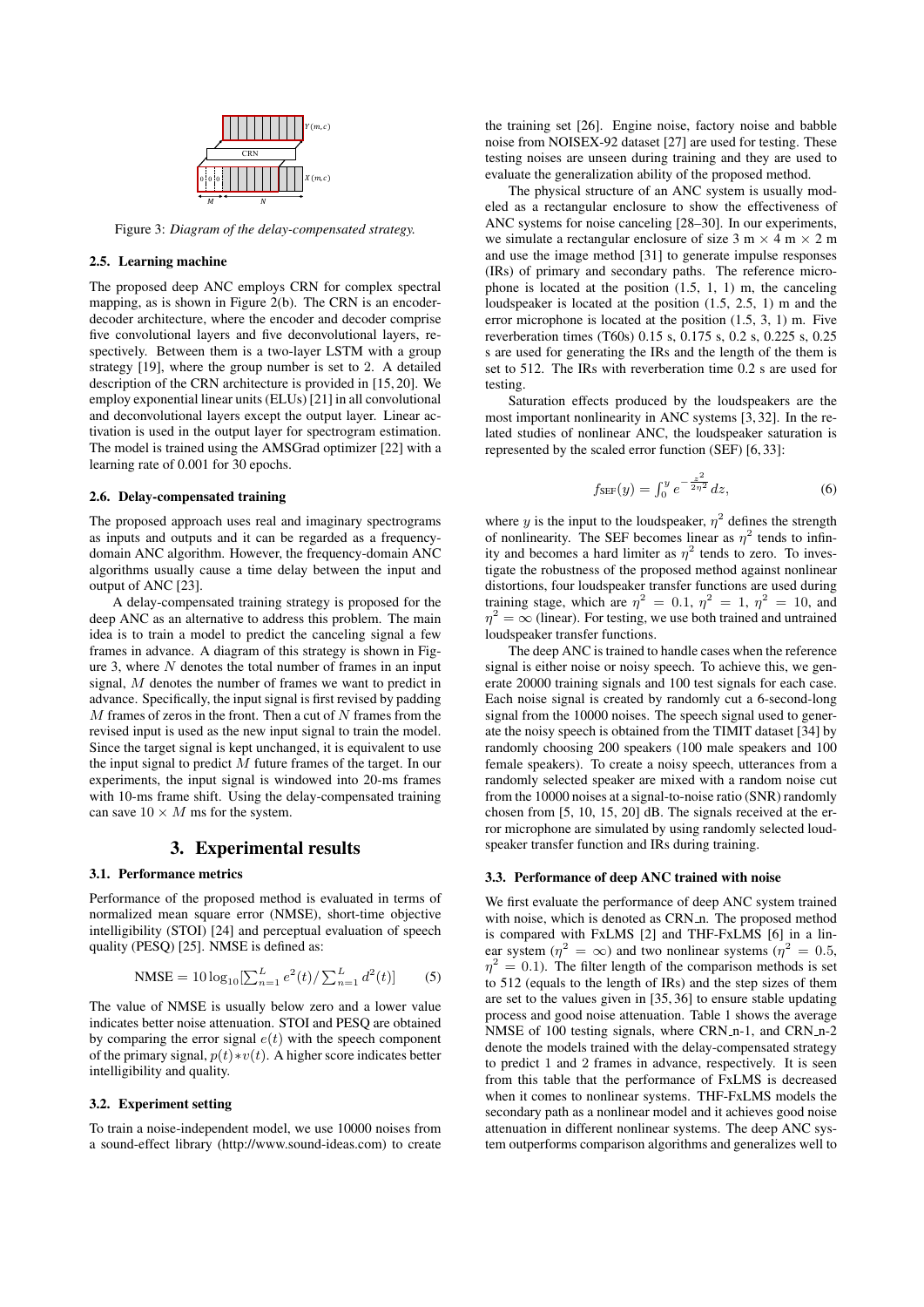Table 1: *Performance comparison with respect to different noises and nonlinear distortions.*



Figure 4: *Average NMSE for CRN\_n with engine noise*,  $\eta^2 =$ 0.1*, and untrained IRs generated with different T60s.*



Figure 5: *Power spectrum density of ANC methods with engine noise and loudspeaker nonlinearity* η <sup>2</sup>*=0.1.*

untrained noises and untrained nonlinearity ( $\eta^2=0.5$ ). In addition, using delay-compensated strategy obtains acceptable noise attenuation while the overall performance is dropped slightly. The results in Figure 4 show that the performance of deep ANC generalizes well to untrained IRs generated with different T60s. We plot the power spectrum density (PSD) curves in Figure 5 for further comparison. It can be seen that the proposed method can achieve wide-band noise reduction while comparison methods are only effective for noise attenuation at lower frequencies.

### 3.4. Performance of deep ANC trained with noisy speech

This part studies the performance of the deep ANC in situations when the reference signal is a noisy speech. The model trained this way is denoted as CRN\_ns. Comparison results when tested with engine noise and nonlinear system with  $\eta^2 = 0.1$  are given in Table 2, where CRN\_ns-1 and CRN\_ns-2 denote the CRN\_ns model trained with the delay-compensated strategy to predict 1, and 2 frames in advance, respectively. "Unprocessed" denotes the results when there is no ANC. The second column in Table 2 shows the NMSE values when tested with noise signals. It can be seen that the performance of CRN\_ns is comparable to that of CRN<sub>n</sub> when tested in the noise only situation even though the former model is trained with noisy speech. For situations with noisy speech, traditional methods and CRN\_n focus on minimizing error signal (attenuating reference signal), and therefore distort the speech component as reflected by substantially lower STOI and PESQ values than unprocessed noisy speech. CRN\_ns can improve STOI and PESO values and the performance of CRN\_ns-1 and CRN\_ns-2 is comparable to that of CRN ns with a small decrease in terms of PESQ values. The CRN\_n performs best in terms of NMSE in both the noise only and noisy speech situations. This is to say, besides attenuating noise, the CRN<sub>-n</sub> model is capable of attenuating noisy speech.

Table 2: *Performance comparison for the reference signal is noisy speech with loudspeaker nonlinearity*  $\eta^2 = 0.1$  *and engine noise.*

|                       | Noise       | $SNR = 5 dB$ |             |             | $SNR = 15 dB$ |             |                          |
|-----------------------|-------------|--------------|-------------|-------------|---------------|-------------|--------------------------|
| $n^2 = 0.1$           | <b>NMSE</b> | <b>STOI</b>  | <b>PESO</b> | <b>NMSE</b> | <b>STOI</b>   | <b>PESO</b> | <b>NMSE</b>              |
| Unprocessed           |             | 0.79         | 1.95        | $\Omega$    | 0.94          | 2.61        | 0                        |
| <b>FxLMS</b>          | $-4.54$     | 0.71         | 1.84        | $-2.30$     | 0.71          | 1.90        | $-0.36$                  |
| THF-FxLMS             | $-6.55$     | 0.69         | 1.73        | $-3.89$     | 0.74          | 1.92        | $-1.58$                  |
| $CRN_n$               | $-10.60$    | 0.72         | 1.71        | $-8.75$     | 0.83          | 2.02        | $-8.66$                  |
| CRN_ns                | $-10.00$    | 0.84         | 2.26        |             | 0.96          | 3.00        |                          |
| $CRN$ <sub>ns-1</sub> | $-8.31$     | 0.85         | 2.24        | $\equiv$    | 0.96          | 2.95        | $\overline{\phantom{a}}$ |
| $CRN_ns-2$            | $-7.04$     | 0.84         | 2.14        |             | 0.96          | 2.87        |                          |

Table 3: *Performance of deep ANC for generating a quiet zone* with engine noise and loudspeaker nonlinearity  $\eta^2=0.1.$ 

| $= 0.1$          | $CRN_n$     | CRN_ns                       |      |  |  |
|------------------|-------------|------------------------------|------|--|--|
| Reference signal | Noise       | Noisy speech $(SNR = 15 dB)$ |      |  |  |
|                  | <b>NMSE</b> | <b>STOI</b>                  | PESO |  |  |
| Unprocessed      |             | 0.94                         | 2.63 |  |  |
| $r=0$            | $-9.44$     | 0.96                         | 2.88 |  |  |
| $r=2$            | $-9.49$     | 0.96                         | 2.90 |  |  |
| 0 < r < 5        | $-8.32$     | 0.96                         | 2.88 |  |  |

### 3.5. Quiet zone

Besides achieving noise attenuation at a spatial location, a more challenging task would be to achieve ANC within a small spatial zone [37]. To produce a quiet zone, we first simulate the spatial zone as a sphere with a radius of 5 cm. Then we randomly select 100 points inside the sphere as the locations of error microphone and generate 100 pairs of IRs as primary and secondary paths by using the image method [31]. 20000 training signals for noise only and noisy speech situations are created with these 100 pairs of IRs and the CRN\_n and CRN\_ns models are retrained with these signal. Three test sets, with 100 signals in each set, are generated to evaluate the performance of these models. The results are given in Table 3, where " $r = 0$ " denotes the case where the error microphone is placed at the center point of the sphere, " $r = 2$ " denotes the case with the microphone placed within the sphere and 2 m away from the center point. For the case " $0 \le r \le 5$ ", we randomly place the error microphone at 10 different points within the sphere and use the corresponding 10 pairs of IRs for testing. Generally speaking, the ANC models trained this way would achieve noise attenuation at any point within this sphere and generate a quiet zone.

# 4. Conclusion

In this paper, we have proposed a deep learning based approach to address the ANC problem with nonlinear distortions. The proposed deep ANC approach can be trained to not only cancel noise, but also selectively attenuate the noise components of noisy speech. We have also introduced a delay-compensated training strategy and investigated the proposed approach for spatial ANC. Systematic evaluations show the effectiveness and robustness of deep ANC for noise attenuation in noise only and noisy speech situations, and the trained DNN model generalizes well to different noises and acoustic environments. With this first successful demonstration, we anticipate that subsequent work will establish deep learning as a main approach to ANC with elevated performance.

# 5. Acknowledgements

This research was supported in part by two NIDCD grants (R01 DC012048 and R01 DC015521) and the Ohio Supercomputer Center.